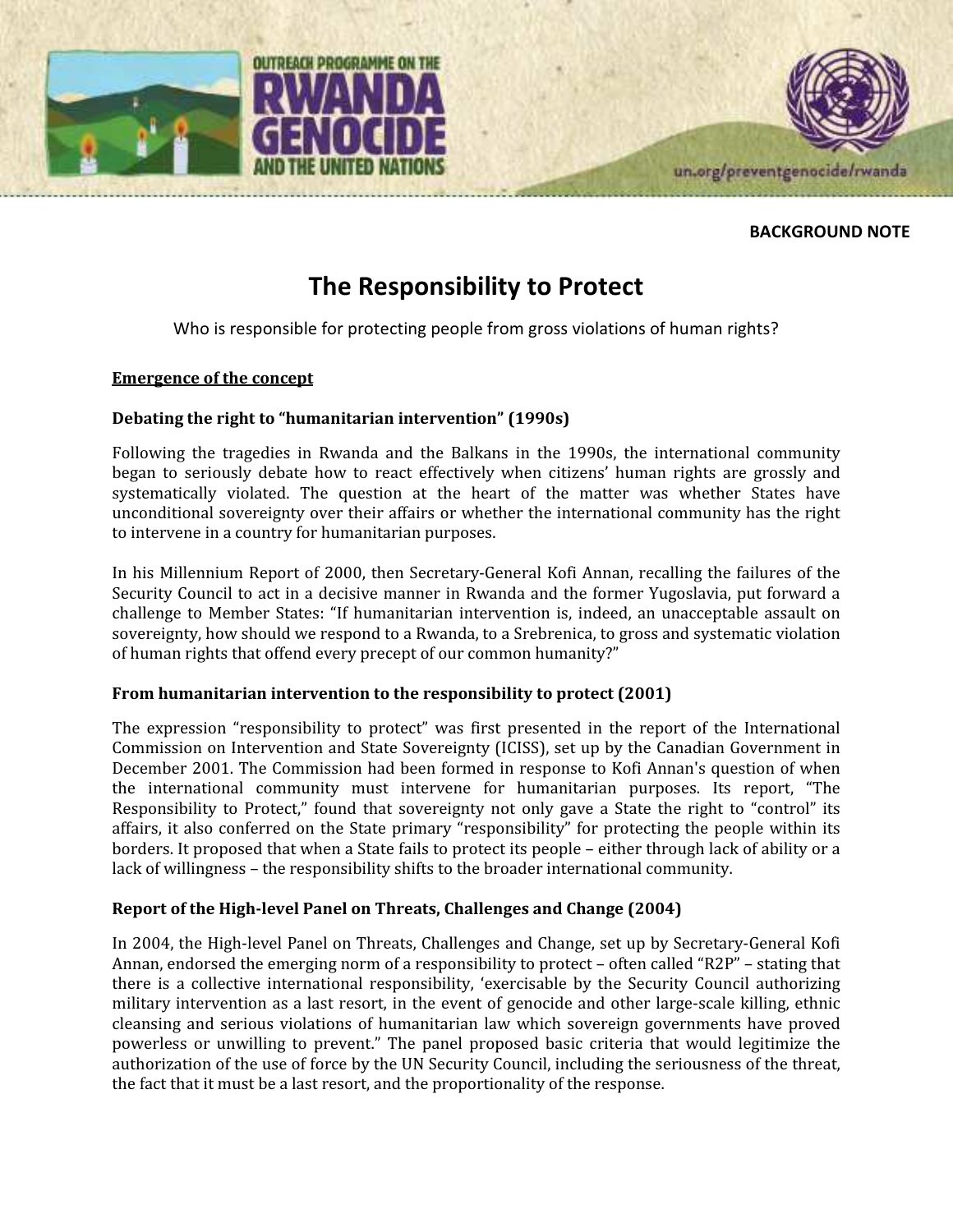# Report of the Secretary-General: In larger freedom (2005)

In his report "In larger freedom," Secretary-General Kofi Annan "strongly agreed" with the approach outlined by the High-level Panel and suggested that a list of proposed criteria – including seriousness of the threat, proportionality and chance of success - be applied for the authorization of the use of force in general.

# United Nations World Summit (2005)

In September 2005, at the United Nations World Summit, all Member States formally accepted the responsibility of each State to protect its population from genocide, war crimes, ethnic cleansing and crimes against humanity. At the Summit, world leaders also agreed that when any State fails to meet that responsibility, all States (the "international community") are responsible for helping to protect people threatened with such crimes. Should peaceful means – including diplomatic, humanitarian and others - be inadequate and national authorities "manifestly fail" to protect their populations, the international community should act collectively in a "timely and decisive manner" – through the UN Security Council and in accordance with the UN Charter – on a case-by-case basis and in cooperation with regional organizations as appropriate.

## In practice

The first time the Security Council made official reference to the responsibility to protect was in April 2006, in resolution 1674 on the protection of civilians in armed conflict. The Security Council referred to that resolution in August 2006, when passing resolution 1706 authorizing the deployment of UN peacekeeping troops to Darfur, Sudan. Recently, the responsibility to protect featured prominently in a number of resolutions adopted by the Security Council:

# Libya (2011)

Following widespread and systematic attacks against the civilian population by the regime in the Libyan Arab Jamahiriya (short: Libya), the UN Security Council, on 26 February 2011, unanimously adopted resolution 1970, making explicit reference to the responsibility to protect. Deploring what it called "the gross and systematic violation of human rights" in strife-torn Libya, the Security Council demanded an end to the violence, "recalling the Libyan authorities' responsibility to protect its population," and imposed a series of international sanctions. The Council also decided to refer the situation to the International Criminal Court.

In resolution 1973, adopted on 17 March 2011, the Security Council demanded an immediate ceasefire in Libya, including an end to ongoing attacks against civilians, which it said might constitute "crimes against humanity." The Council authorized Member States to take "all necessary measures" to protect civilians under threat of attack in the country, while excluding a foreign occupation force of any form on any part of Libyan territory. A few days later, acting on the resolution, NATO planes started striking at Qadhafi's forces.

# Côte d'Ivoire (2011)

In response to the escalating, post-election violence against the population of Côte d'Ivoire in late 2010 and early 2011, the UN Security Council, on 30 March 2011, unanimously adopted resolution 1975 condemning the gross human rights violations committed by supporters of both ex-President Laurent Gbagbo and President Ouattara. The resolution cited "the primary responsibility of each State to protect civilians," called for the immediate transfer of power to President Ouattara, the victor in the elections, and reaffirmed that the UN Operation in Côte d'Ivoire (UNOCI) could use "all necessary means to protect life and property." In an effort to protect the people of Côte d'Ivoire from further atrocities, UNOCI on 4 April 2011 began a military operation, and President Gbagbo's hold on power ended on 11 April when he was arrested by President Ouattara's forces. In November 2011, President Gbagbo was transferred to the International Criminal Court to face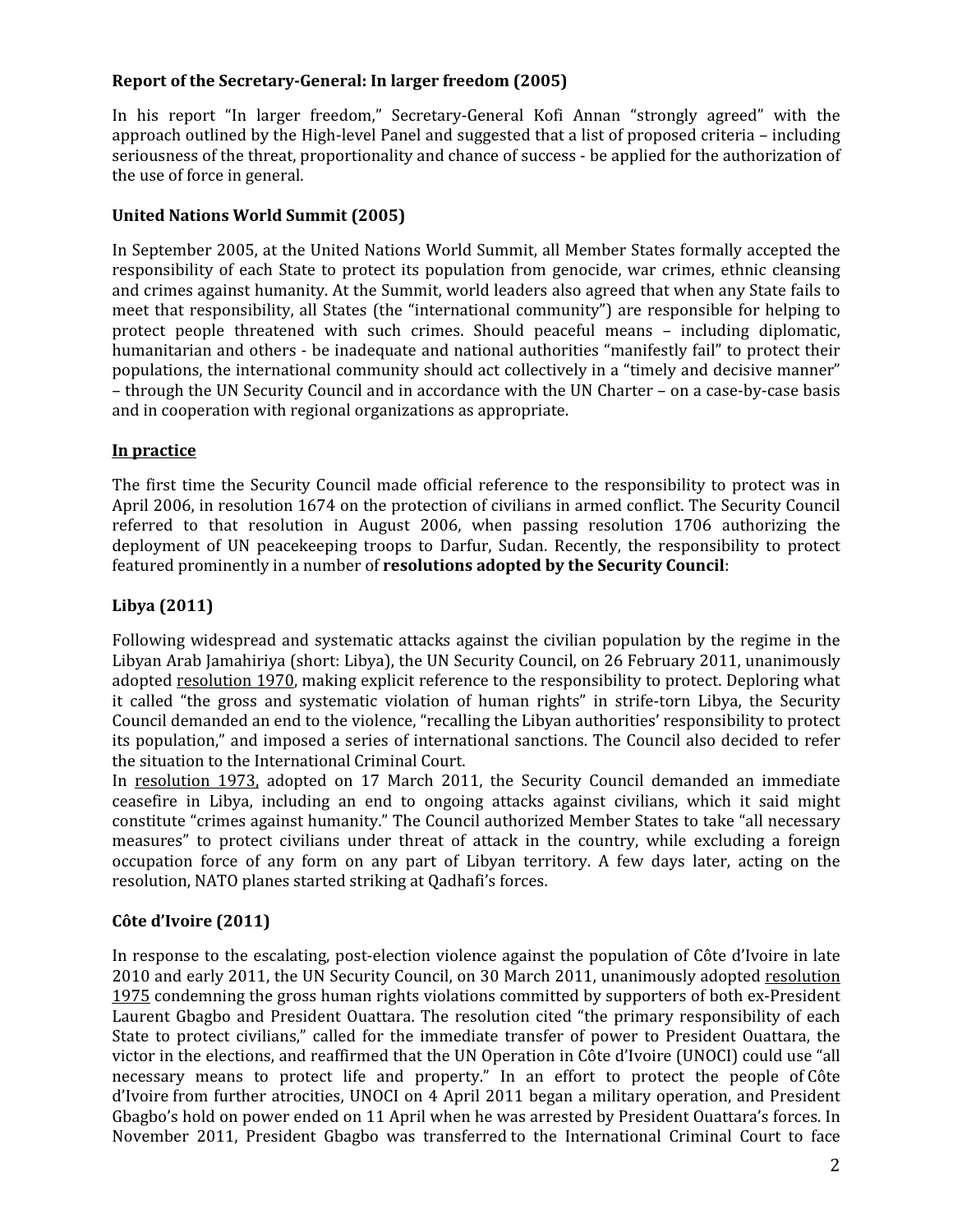charges of crimes against humanity as an "indirect co-perpetrator" of murder, rape, persecution and other inhumane acts. On 26 July 2012, the Council adopted resolution 2062 renewing the mandate of UNOCI until 31 July 2013.

# South Sudan (2011)

On 8 July 2011, the Security Council, in resolution 1996, established a UN peacekeeping mission in South Sudan (UNMISS), to – among other things – advise and assist the government in fulfilling its responsibility to protect civilians. South Sudan officially became an independent country on 9 July 2011, the climax of a process made possible by a 2005 peace deal that ended a long civil war. In December 2013, fighting between pro- and anti-Government forces began, causing the displacement of approximately 706,000 people, 77,000 of whom sought refuge at UNMISS bases. In February 2014, the Security Council reiterated its steadfast support for UNMISS and its vital mission on behalf of the international community to protect civilians in South Sudan, including foreign nationals, as well as conduct human rights monitoring and investigations, and facilitate assistance to populations in need.

# Yemen (2011)

On 21 October 2011, resolution 2014 condemned human rights violations by the Yemeni authorities and encouraged an inclusive Yemeni-led political process of transition of power, including the holding of early Presidential elections. This resolution explicitly recalled the Yemeni Government's "primary responsibility to protect its population."

# Syria (2012)

Secretary-General Ban Ki-moon has stressed the urgent need for a political solution to end the crisis in Syria, which over the past three years has claimed more than 100,000 lives and led to a dire humanitarian crisis. He has called on the region and the international community, in particular the Security Council, to find unity and lend full support to the efforts of the Joint Special Representative of the United Nations and the League of Arab States, Lakhdar Brahimi, to help the Syrian people reach a political solution to the conflict

Both the General Assembly and the Human Rights Council have strongly condemned the continued "widespread and systematic" human rights violations in Syria and demanded that the government immediately cease all violence and protect its people. The High Commissioner for Human Rights recommended referring the situation in Syria to the International Criminal Court and urged the Security Council to assume its responsibility to protect the population of Syria.

"The Government of Syria is manifestly failing to protect its populations," the Secretary-General's Special Adviser on the Prevention of Genocide, Adama Dieng, said in a statement in December 2012. "The international community must act on the commitment made by all Heads of State and Government at the 2005 World Summit to protect populations from genocide, war crimes, ethnic cleansing and crimes against humanity, including their incitement," said Mr. Dieng.

# Central African Republic (2013)

The conflict in the Central African Republic (CAR) erupted when Séléka rebels launched attacks in December 2012, and has taken on increasingly sectarian overtones as mainly Christian militias have taken up arms. On 10 October 2013, in resolution 2121, the Security Council emphasized "the primary responsibility of the Central African authorities to protect the population, as well as to ensure the security and unity in its territory", and stressed "their obligation to ensure respect for international humanitarian law, human rights law and refugee law." In March 2014, the UN Secretary-General outlined his proposal for the establishment of a nearly 12,000-strong UN peacekeeping operation in the CAR.